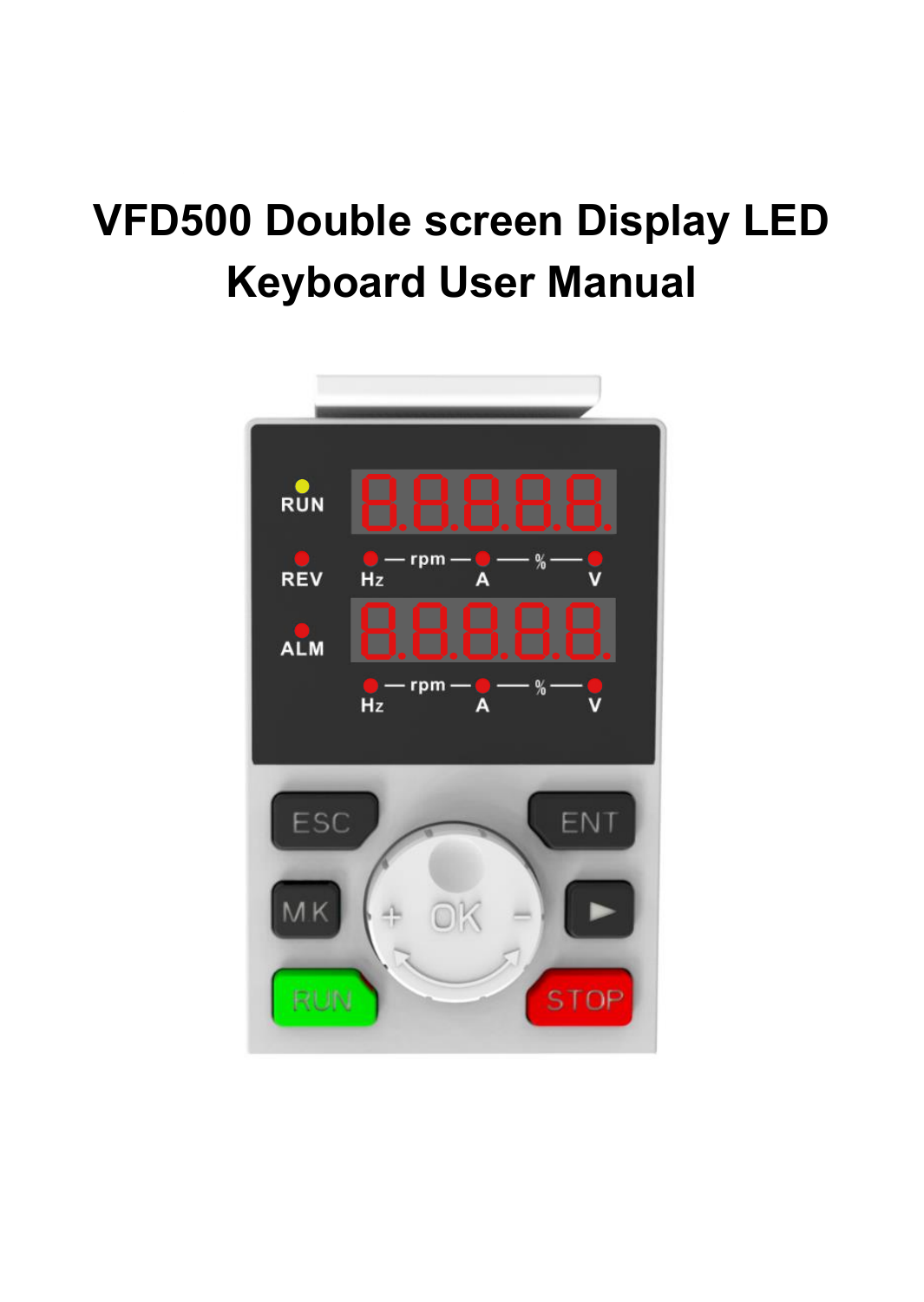## 1. Product Introduction

The LED keyboard consists of two rows of digital tubes, nine indicator lights, six button and one number knob; the first row is used for monitoring parameters and auxiliary display, and the second row is used for parameter setting, operatiol control and monitoring.

The appearance of the LED keyboard is shown in Figure 1-1:



Figure 1-1 Dual Line Display LED Keyboard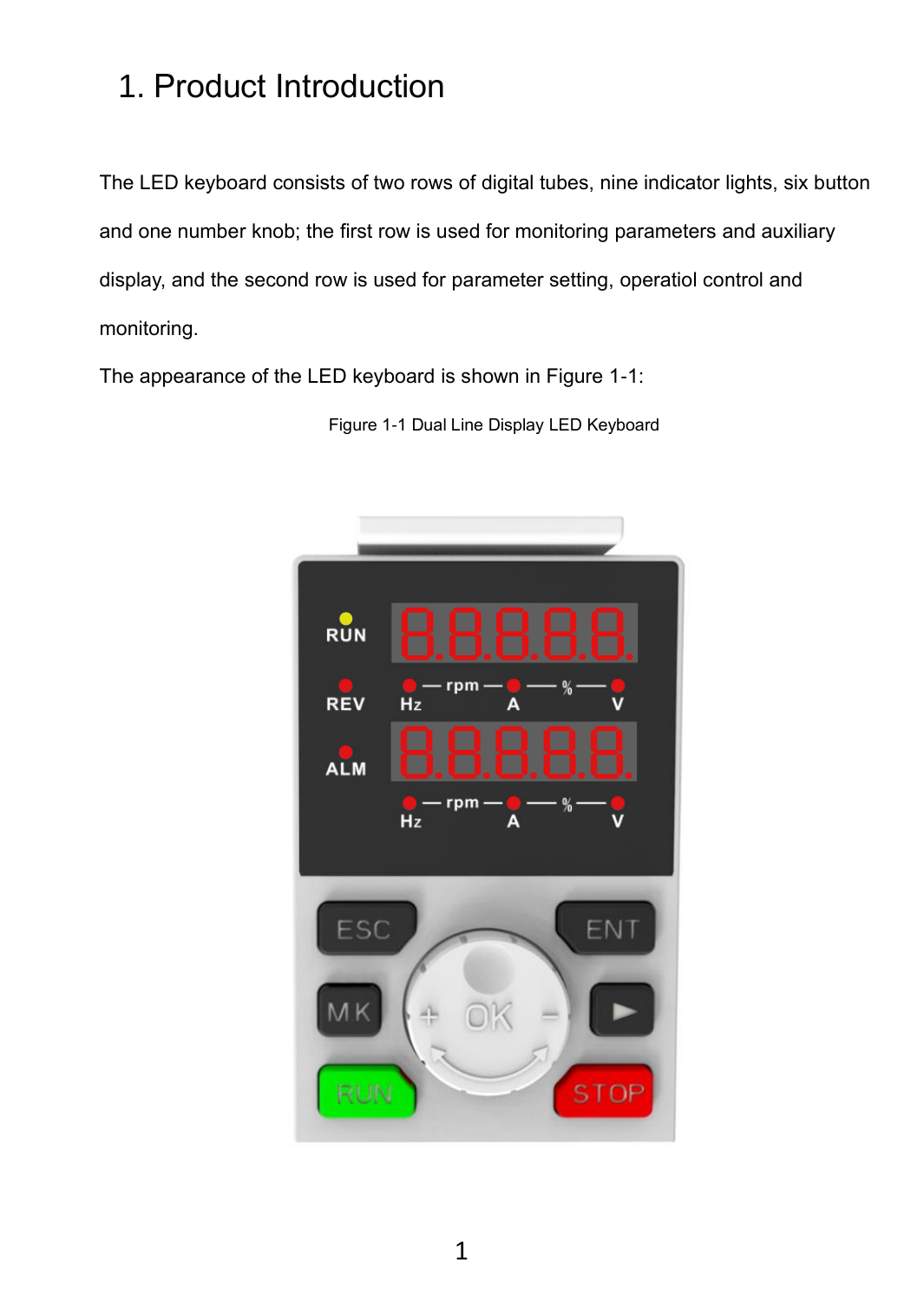The specific buttons and indicator functions are shown in Table 1-1:

| <b>Number</b>  | Picture | Name                                   | Function                                                                                                                                                       |
|----------------|---------|----------------------------------------|----------------------------------------------------------------------------------------------------------------------------------------------------------------|
| $\mathbf{1}$   | ESC     | <b>ESC: Exit Button</b>                | -Return<br>the<br>previous<br>to<br>menu.<br>-Select list.                                                                                                     |
| $\overline{2}$ | FN      | ENTER:<br>Confirmation                 | -Enter the next menu.<br>-The parameters take effect<br>and are stored in EEPROM.                                                                              |
| 3              |         | MK:<br>Multi-function<br><b>Button</b> | default is<br>-The<br>positive<br>transmission<br>electric.<br>Its<br>function can be changed by<br>parameter 21.02.                                           |
| 4              |         | SHIFT: Right<br>Shift                  | -Cursor shift.<br>-The<br>monitoring<br>status<br>displays the next monitoring<br>data. (Only the second line of<br>digital<br>tubes<br>be<br>can<br>operated) |

Table 1-1 buttons and indicator functions description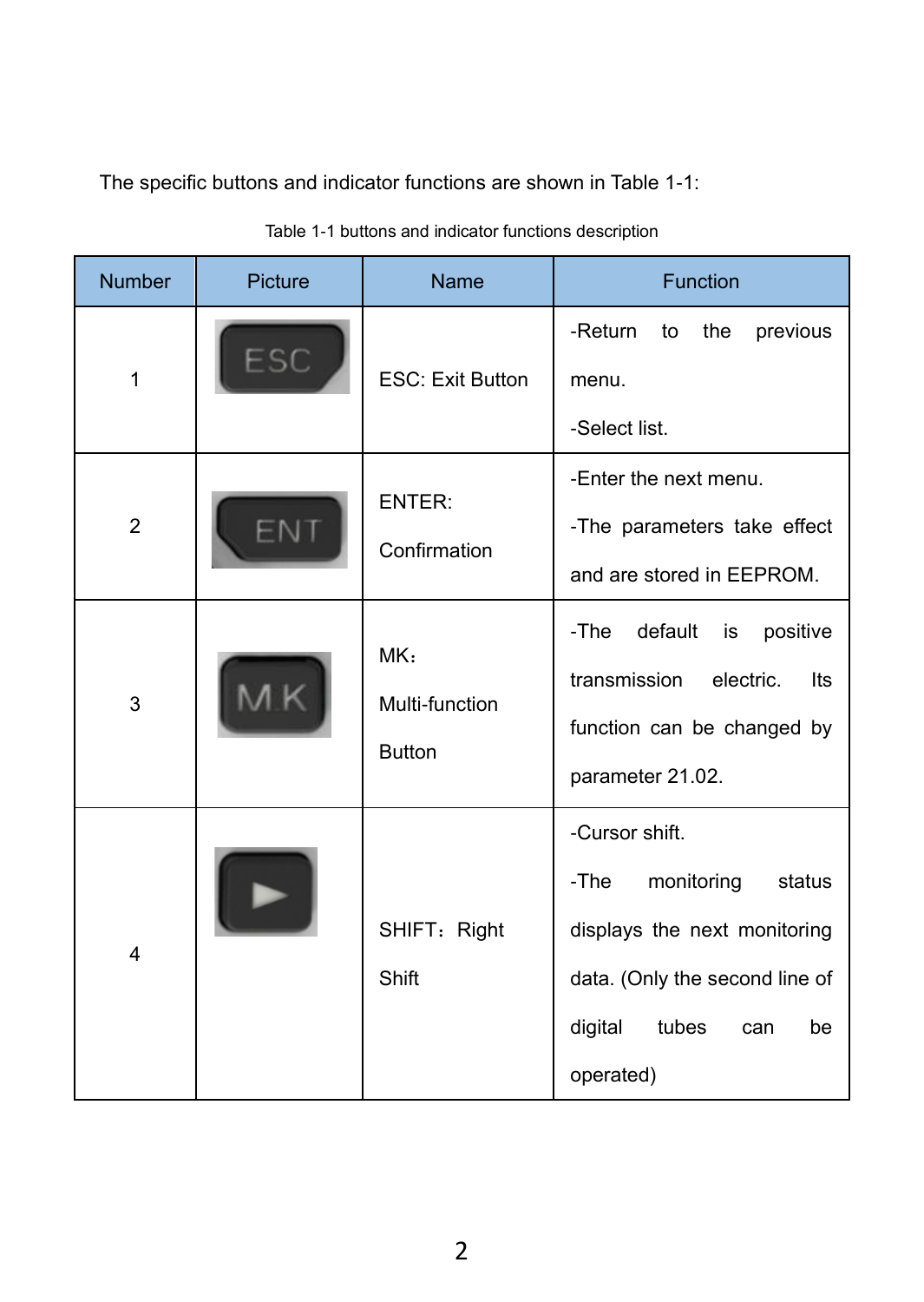| 5 |             | RUN: Run Button        | -When the command source<br>is the keyboard, it is used to  |
|---|-------------|------------------------|-------------------------------------------------------------|
|   |             |                        | run the inverter.                                           |
|   |             |                        | -In the running state, press<br>this button to stop running |
| 6 | <b>STOP</b> | STOP: Stop             | (restricted<br>parameter<br>by                              |
|   |             | <b>Button or Reset</b> | 21.03).                                                     |
|   |             |                        | -When a fault occurs, press                                 |
|   |             |                        | this button to reset.                                       |
|   |             |                        | clockwise<br>-Rotate<br>or                                  |
|   |             |                        | counterclockwise,<br>the                                    |
|   |             |                        | number<br>indicated by<br>the                               |
|   |             | UP/DOWN/ENTER:         | increases<br>cursor<br>or                                   |
| 7 |             |                        | decreases by 1.                                             |
|   |             | Number Knob            | -Switch to the next<br>or                                   |
|   |             |                        | previous function code.                                     |
|   |             |                        | -Pressing is equivalent to the                              |
|   |             |                        | confirm button.                                             |
| 8 |             | Hz: Frequency          | -The unit of value is Hertz.                                |
| 9 |             | A: Current             | -- The unit of value is Ampere.                             |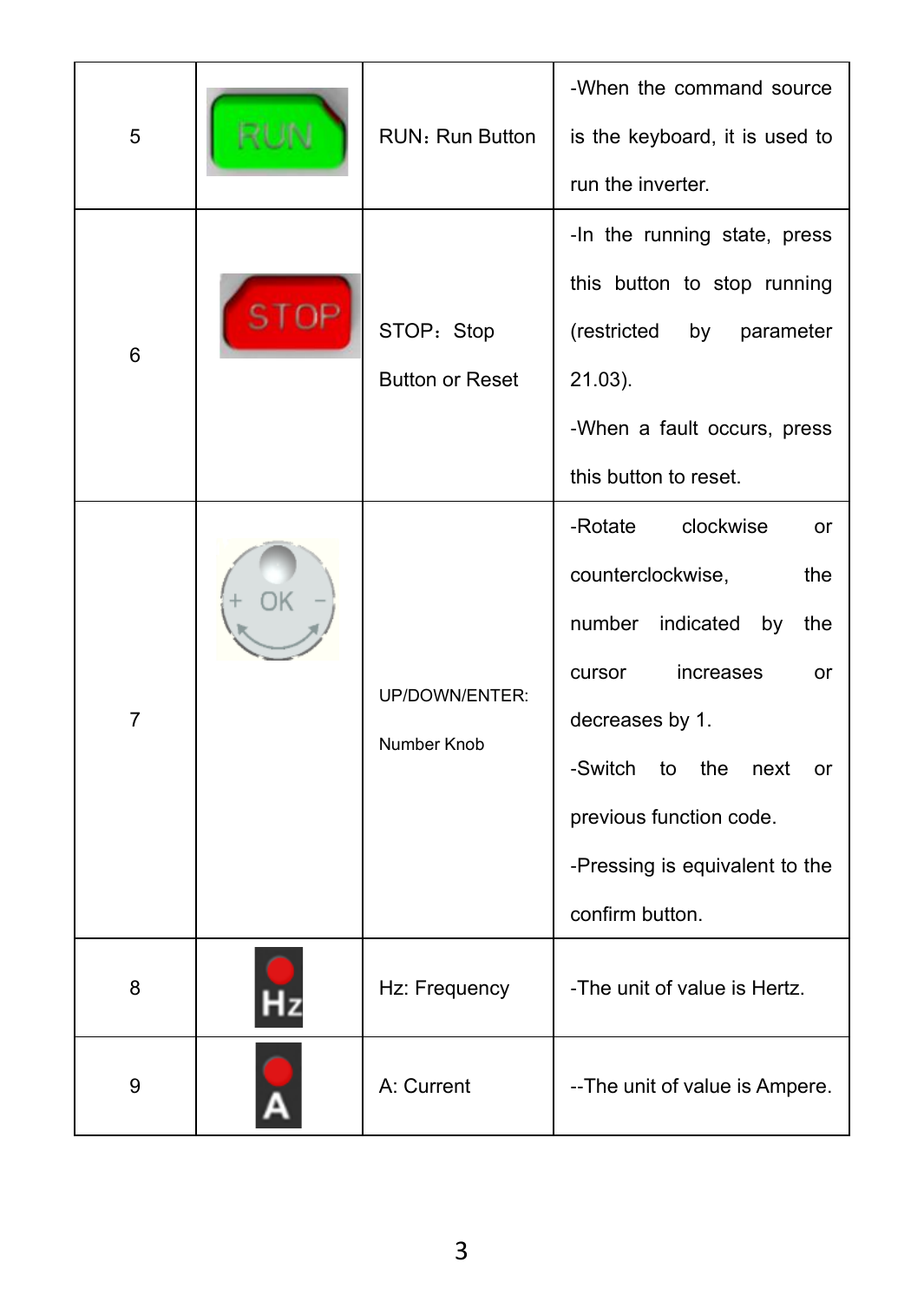| 10 |            | V: Voltage                     | -The unit of value is Volt.                                               |
|----|------------|--------------------------------|---------------------------------------------------------------------------|
| 11 | <b>RUN</b> | RUN:<br>Running<br>lights      | -Turn off to indicate shutdown<br>status.<br>-Steady light means running. |
| 12 | RE)        | Direction<br>REV:<br>indicator | -Steady light means reverse.                                              |
| 13 |            | ALM:<br>Fault indicator        | -When it's on, it means the<br>inverter is faulty                         |

Note: Communication distance <30m

### 2. Hierarchical display and menu mode

The display of the VFD500 dual-line display LED keyboard is divided into two lines, the first line is used for monitoring and auxiliary display, and the second line is used for switching monitoring, menu mode, function code selection, parameter editing and viewing.

The menu is divided into four types: standard mode, user-defined mode, calibration mode, LED setting mode.

```
Standard Mode (-bSC-)
```
If the access authority (P00.01) is the standard, all function codes mentioned in the VFD500 user manual can be accessed.

If the access authority (P00.01) is the end user (in the state where the user password is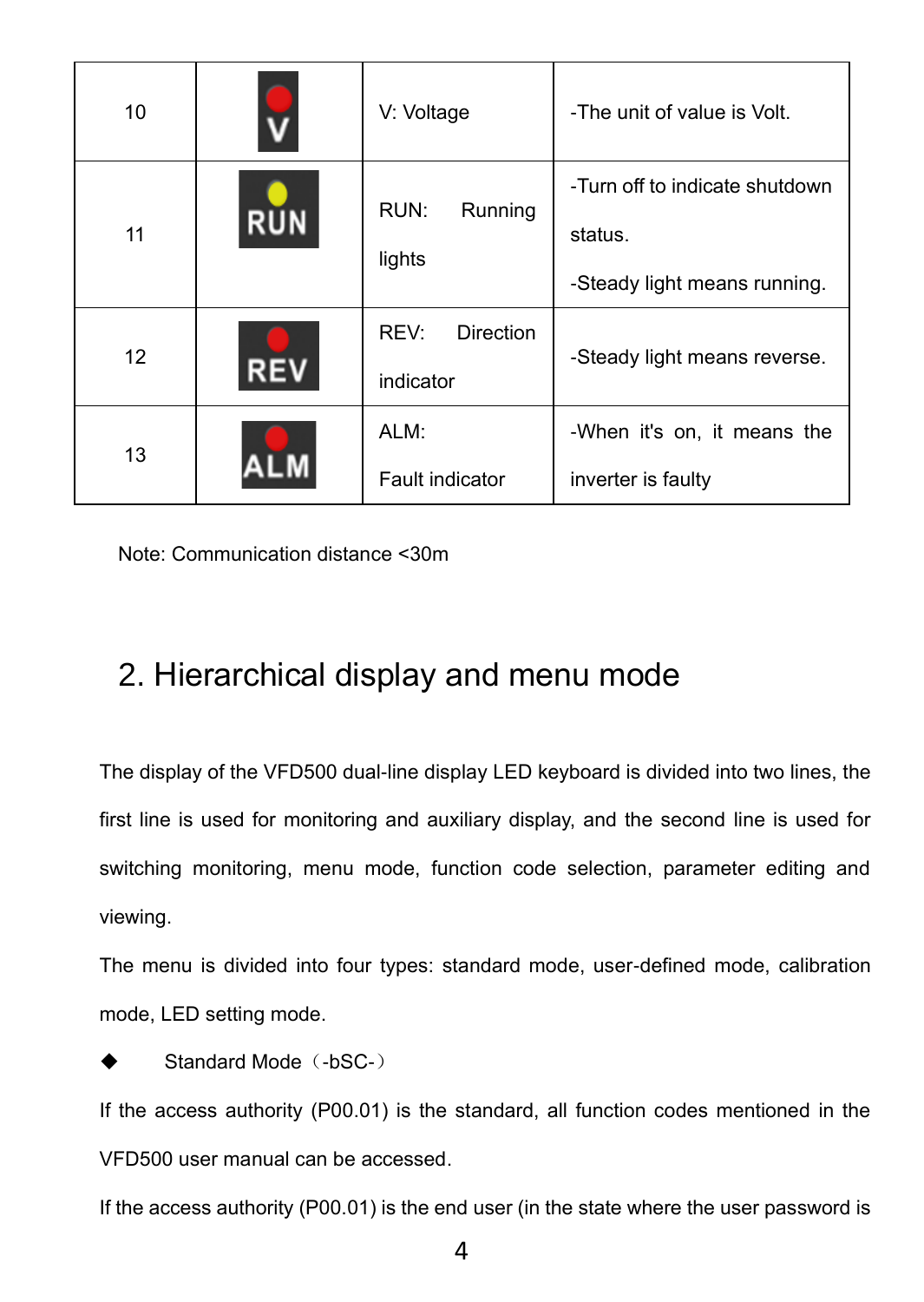locked), Then only individual function codes can be accessed.

User-defined mode (-USr-)

In this menu mode, only 20 groups of user-defined parameters are displayed.

calibration mode (-vrF-)

In this menu mode, only the parameters that differ from the factory values are displayed.

Note: The forward rotation of the knob will display the next function code, the reverse rotation will not respond.

◆ LED setting mode (-LEd-)

In this mode, PAr.00-PAr.03 can be set and viewed. This parameter belongs to the keyboard's own parameters and will be automatically stored in the keyboard's eeprom before power off.

| <b>Function Code</b> | Name                                                     | <b>Description</b>                                                                                   |
|----------------------|----------------------------------------------------------|------------------------------------------------------------------------------------------------------|
| PAr.00               | version number                                           | -Can view the current LED<br>keyboard software version<br>number.                                    |
| PAr.01               | Monitoring parameters                                    | -Turn the knob to set the first line<br>of monitoring parameters.                                    |
| PAr.02               | Automatically save<br>current settings when<br>power off | 0: Automatic quick save setting<br>after power off<br>1: Automatic save setting without<br>power off |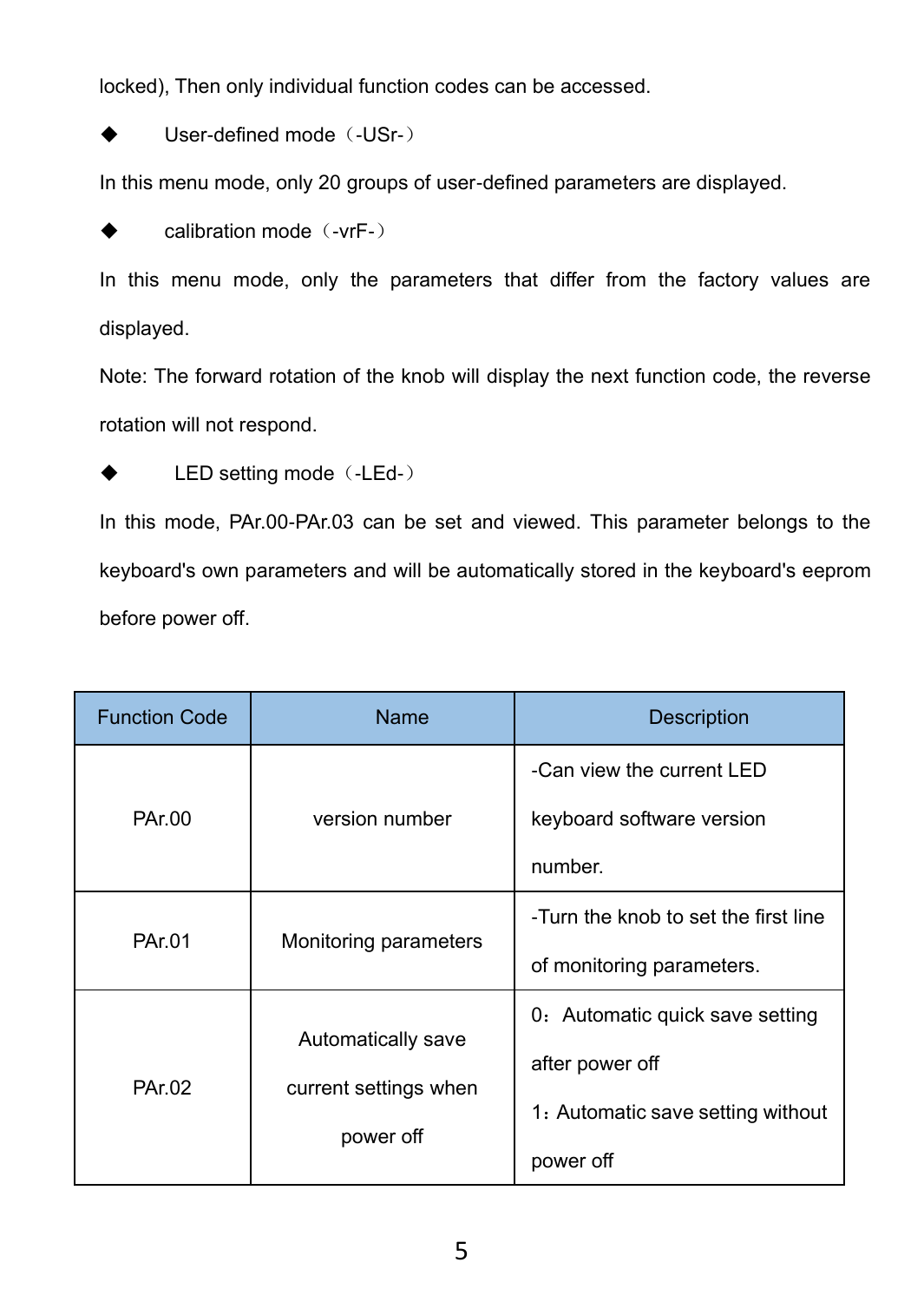| PAr.03 | Communication error<br>statistics | -Count the number of           |
|--------|-----------------------------------|--------------------------------|
|        |                                   | communication errors since the |
|        |                                   | keyboard was powered on        |

Table 1-2 PAr.xx function code details in LED setting mode

### 3. Operation example

The three switchable interfaces after power-on, the respective operations are as

follows:

.

The interface can be switched by the [ESC] button.



### **(1) Monitoring status interface**

When the monitoring status interface is stopped, the default monitoring parameters are determined by function code P21.12, and the default monitoring parameters are determined by P21.11 during operation. At this time, you can switch and view the set monitoring parameters through the [SHFIT] butt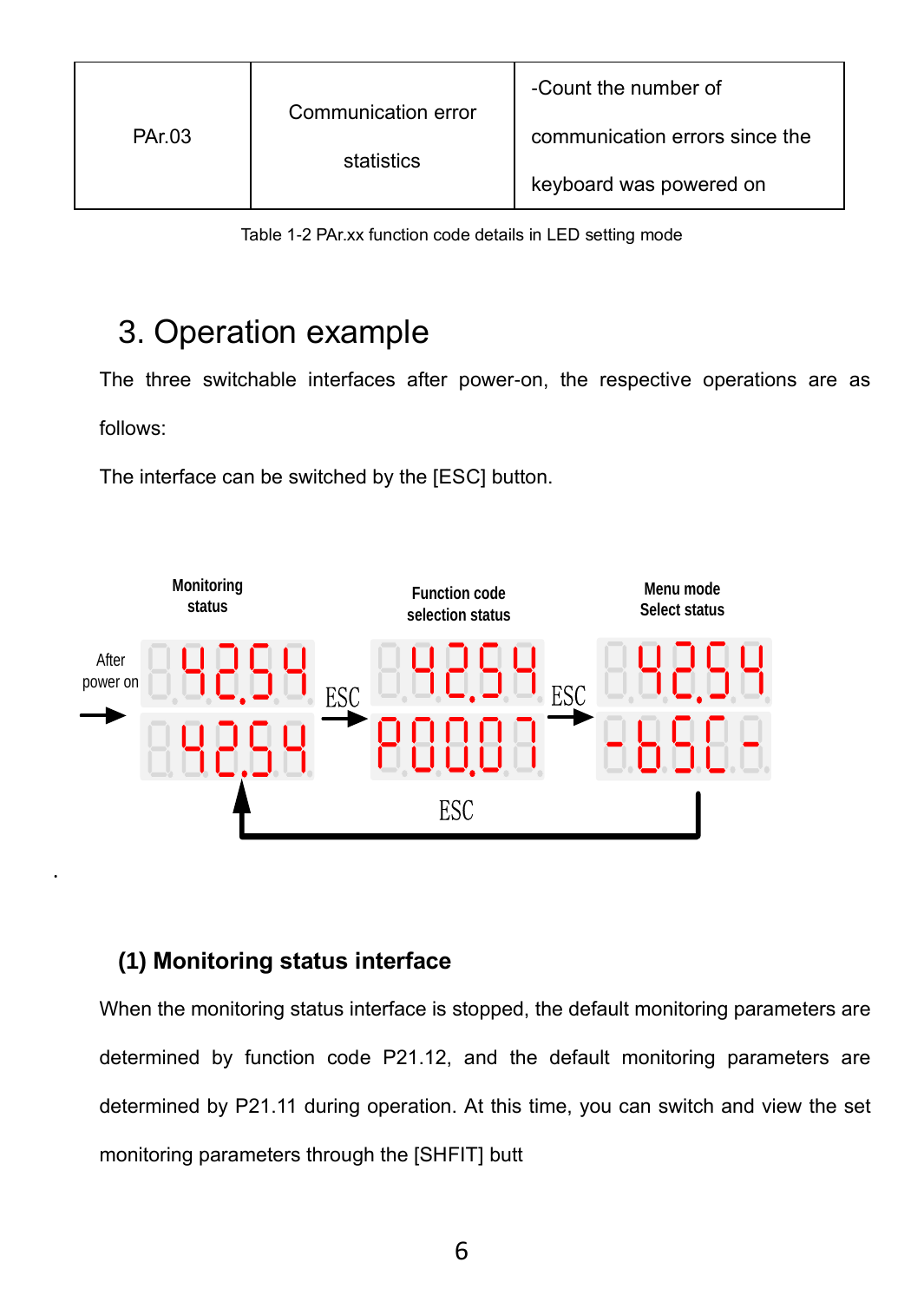

**(2) Menu list interface**



**(3) Function code selection interface**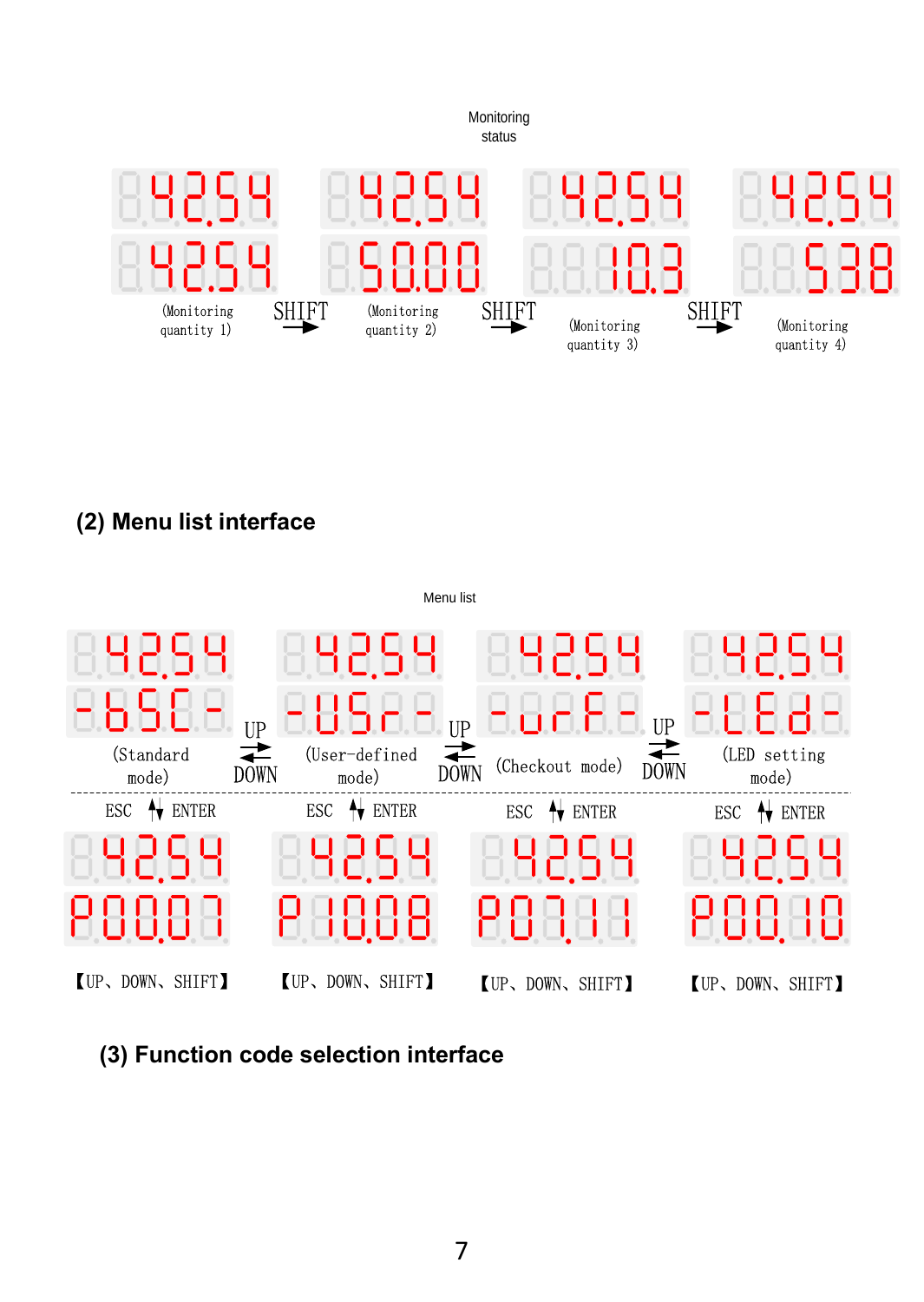

Note:

1)Dual-line monitoring cannot monitor "32-bit data" and "binary data".

2)In the monitoring state of the second line, rotate "UP and DOWN" to set the frequency or torque in real time. For details, see function code P21.13 (the default factory setting is P00.07, and the rotary knob will take effect immediately after the change).

### 4. digital tube display

### **Display of decimal data**

16 digits:

The display range for unsigned numbers is 0 to 65535 (excluding the decimal point), the display range for signed numbers is -9999 to 32767 (excluding the decimal point), and negative numbers less than -9999 will be displayed as -9999.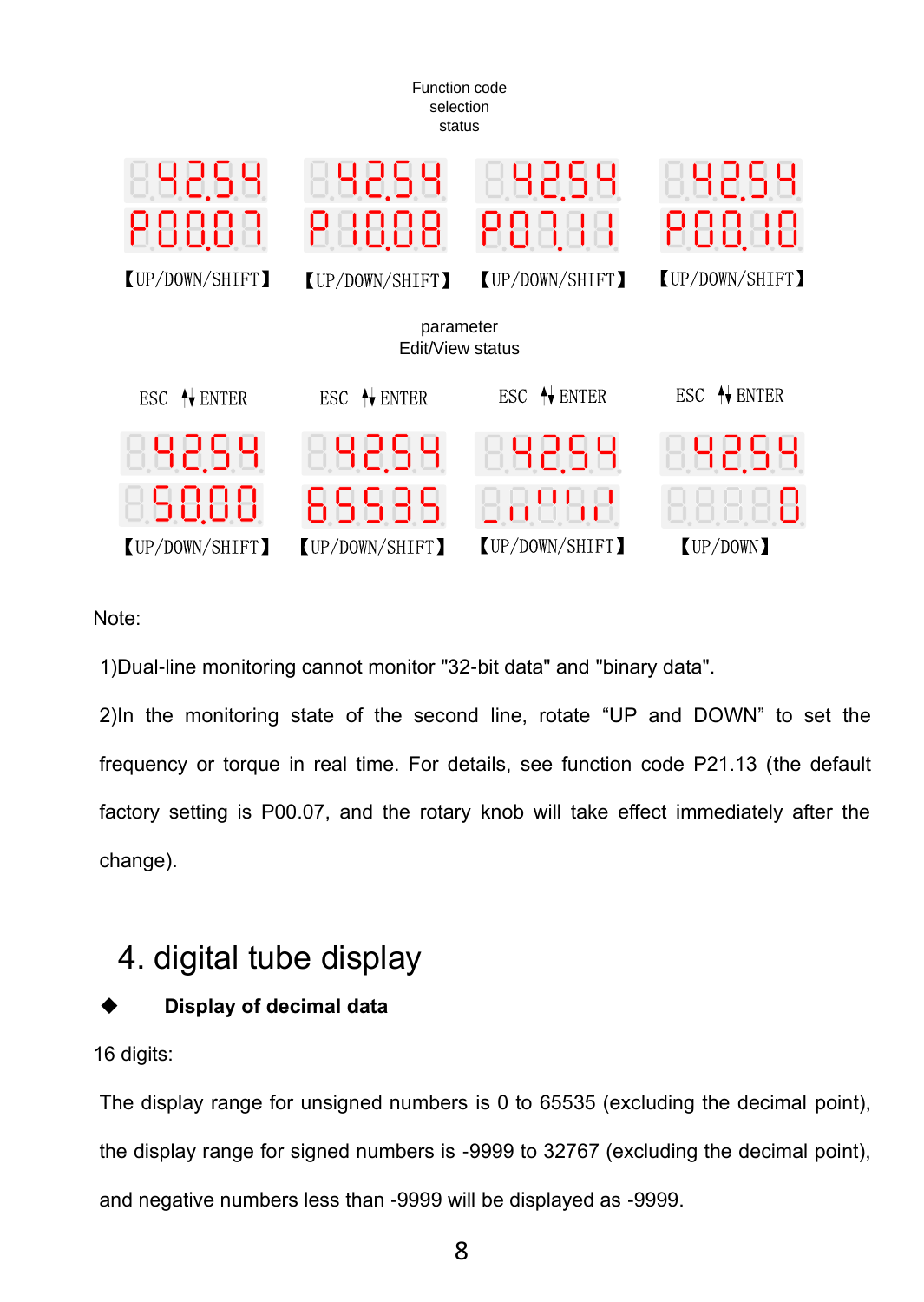32 digits:

Dot1 is used to distinguish between the upper and below screens, Light up means the up screen displayed (high 5 digits), Off means down screen displayed (lower 5 digits). The display range of 32-bit unsigned numbers is  $0 \sim 4294967295$ .

As shown 4294967295:



#### **Binary data display**

Binary numbers currently only support 16 digits, which are displayed on the up and down screen.

The leftmost digital tube is used to distinguish the up and down screens: the top segment lights up to indicate the up screen, and the bottom segment lights up to indicate the down screen.

Excluding the leftmost digital tube, from top to bottom are Bit15  $\sim$  Bit0. The upper segment is lit to indicate 1, and the lower segment is lit to indicate 0.

9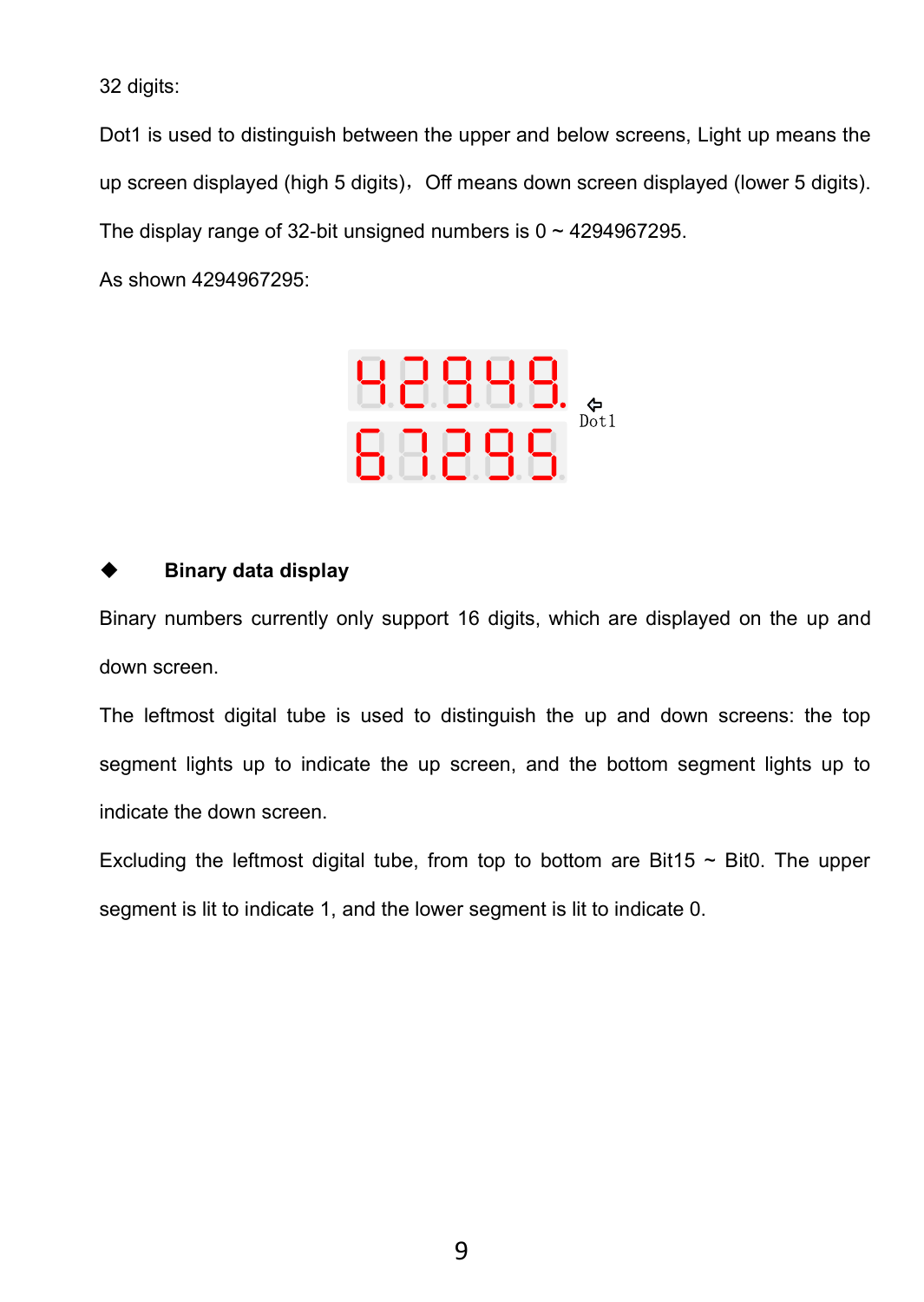

### **Parameter attribute identification**

The leftmost digital tube of the editable parameter displays "P"; The leftmost digital tube of the read-only parameter displays "r", Show as the picture:



#### **Specific symbol**

In some states, the digital tube will display a specific symbol. The meaning of specific

symbols is shown in the table below:

|                                                                                 | Lower screen, lower 8<br>$bit0=0$<br>digits                                  |  |
|---------------------------------------------------------------------------------|------------------------------------------------------------------------------|--|
| Parameter attribute identification                                              |                                                                              |  |
|                                                                                 | e leftmost digital tube of the editable parameter displays "P"; The leftmost |  |
| be of the read-only parameter displays "r", Show as the picture:                |                                                                              |  |
| "P" means can be edit<br>"r" means read only<br>IJ,<br>PAAAY<br>-88.39          |                                                                              |  |
| Specific symbol                                                                 |                                                                              |  |
| some states, the digital tube will display a specific symbol. The meaning of sp |                                                                              |  |
| mbols is shown in the table below:                                              |                                                                              |  |
| Symbol                                                                          | Significance                                                                 |  |
| tUnE                                                                            | Motor parameter self-learning                                                |  |
| bUSY                                                                            | Processing parameter read and write requests                                 |  |
|                                                                                 | -Indicates that the parameters have been changed                             |  |
| End                                                                             | and saved to EEPROM                                                          |  |
|                                                                                 | -The mission has been completed                                              |  |
| 10                                                                              |                                                                              |  |